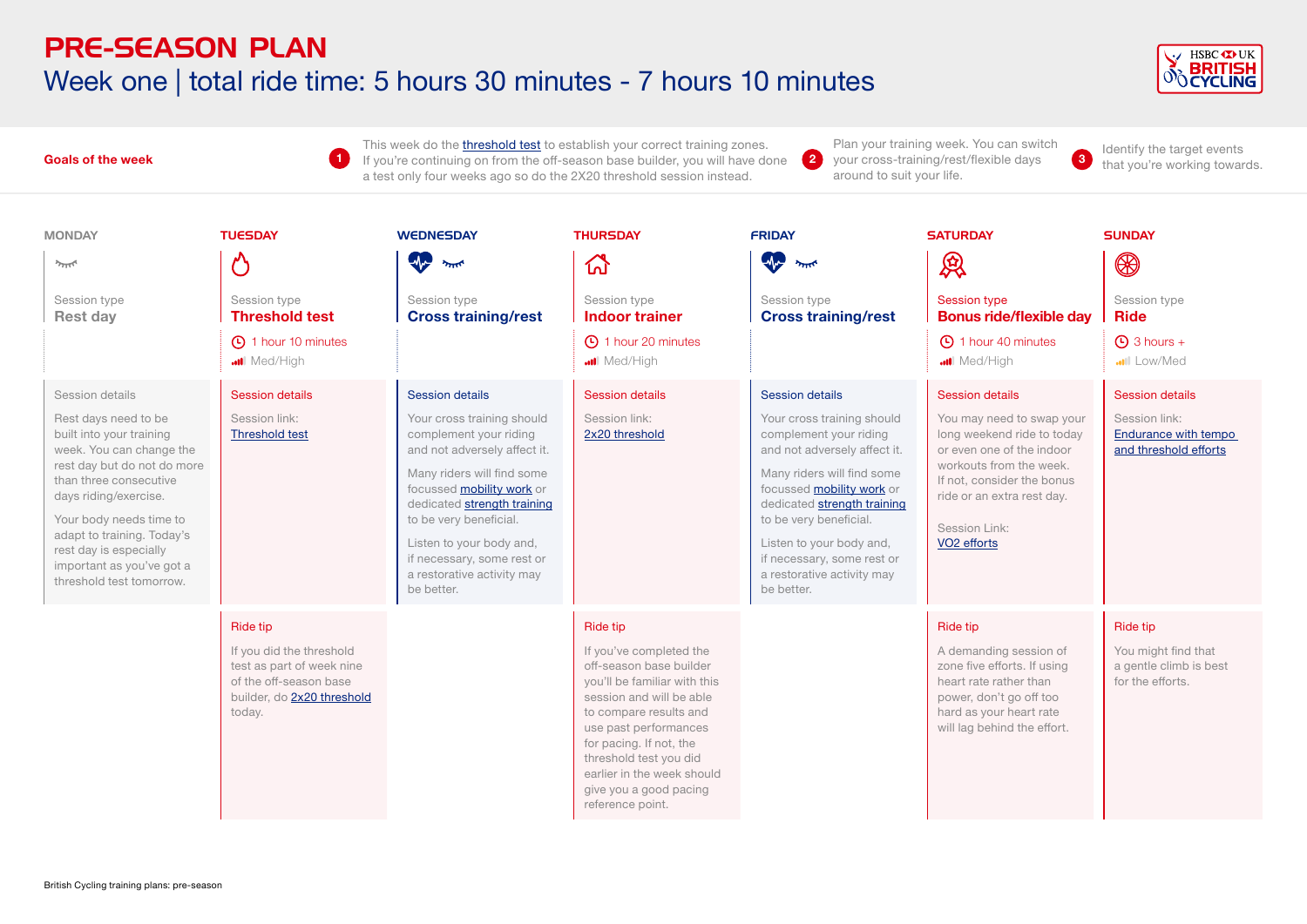### PRE-SEASON PLAN Week two | total ride time: 5 hours 40 minutes - 7 hours 20 minutes



| <b>Goals of the week</b>                                                                                                                                                                                                           |                                                                                                                                                                             |                                                                                                                                                                                                                                                                                                                                                 | The priority is to complete<br>the two midweek sessions<br>and the Sunday long ride.                                                                                                          | If you found last week's Sunday ride<br>$\overline{\mathbf{2}}$<br>$\bullet$<br>okay and didn't do the Bonus Session,<br>trv it this week.                                                                                                                                                                                               |                                                                                                                                                                                                                                                   | Devote at least one of the<br>Cross-Training sessions<br>to mobility work.                                   |
|------------------------------------------------------------------------------------------------------------------------------------------------------------------------------------------------------------------------------------|-----------------------------------------------------------------------------------------------------------------------------------------------------------------------------|-------------------------------------------------------------------------------------------------------------------------------------------------------------------------------------------------------------------------------------------------------------------------------------------------------------------------------------------------|-----------------------------------------------------------------------------------------------------------------------------------------------------------------------------------------------|------------------------------------------------------------------------------------------------------------------------------------------------------------------------------------------------------------------------------------------------------------------------------------------------------------------------------------------|---------------------------------------------------------------------------------------------------------------------------------------------------------------------------------------------------------------------------------------------------|--------------------------------------------------------------------------------------------------------------|
| <b>MONDAY</b><br>يمللو<br>Session type<br><b>Rest day</b>                                                                                                                                                                          | <b>TUESDAY</b><br>砎<br>Session type<br><b>Indoor trainer</b><br>1 hour 30 minutes<br><b>all</b> Med/High                                                                    | <b>WEDNESDAY</b><br>$\sqrt{2}$<br>يمللن<br>Session type<br><b>Cross training/rest</b>                                                                                                                                                                                                                                                           | <b>THURSDAY</b><br>杰<br>Session type<br><b>Indoor trainer</b><br><b>C</b> 1 hour 10 minutes<br><b></b> Med/High                                                                               | <b>FRIDAY</b><br><b>AV</b><br>يمللو<br>Session type<br><b>Cross training/rest</b>                                                                                                                                                                                                                                                        | <b>SATURDAY</b><br>恩<br><b>Session type</b><br><b>Bonus ride/flexible day</b><br><b>40 minutes</b><br>Med/High                                                                                                                                    | <b>SUNDAY</b><br>❀<br>Session type<br><b>Ride</b><br>$\bigoplus$ 3 hours +<br>.ull Low/Med                   |
| Session details<br>Rest days need to be built<br>into your training week.<br>You can change the rest<br>day but do not do more<br>than three consecutive<br>days riding/exercise.<br>Your body needs time<br>to adapt to training. | <b>Session details</b><br>Session link:<br>Under/over                                                                                                                       | <b>Session details</b><br>Your cross training should<br>complement your riding<br>and not adversely affect it.<br>Many riders will find some<br>focussed <b>mobility work</b> or<br>dedicated strength training<br>to be very beneficial.<br>Listen to your body and,<br>if necessary, some rest<br>or a restorative activity<br>may be better. | <b>Session details</b><br>Session link:<br>Under/over with surges                                                                                                                             | <b>Session details</b><br>Your cross training should<br>complement your riding<br>and not adversely affect it.<br>Many riders will find some<br>focussed mobility work or<br>dedicated strength training<br>to be very beneficial.<br>Listen to your body and,<br>if necessary, some rest or<br>a restorative activity may<br>be better. | <b>Session details</b><br>You may need to swap your<br>long weekend ride to today<br>or even one of the indoor<br>workouts from the week.<br>If not, consider the bonus<br>ride or an extra rest day.<br>Session Link:<br>VO <sub>2</sub> efforts | <b>Session details</b><br>Session link:<br>Endurance with tempo<br>and threshold efforts                     |
|                                                                                                                                                                                                                                    | Ride tip<br>Try to pace the<br>efforts as accurately and<br>consistently as possible<br>Keeping resistance and<br>cadence constant and just<br>shifting gear can work well. |                                                                                                                                                                                                                                                                                                                                                 | Ride tip<br>Adding another layer of<br>intensity to the Under/Over<br>session. Make sure you<br>really sprint hard and then<br>get back to sweet-spot<br>intensity as quickly<br>as possible. |                                                                                                                                                                                                                                                                                                                                          | <b>Ride tip</b><br>You might find it easier<br>to hit and consistently hold<br>Zone 5 intensity on a climb.                                                                                                                                       | Ride tip<br>Don't switch off<br>once you've finished the<br>efforts, maintain a solid<br>zone two intensity. |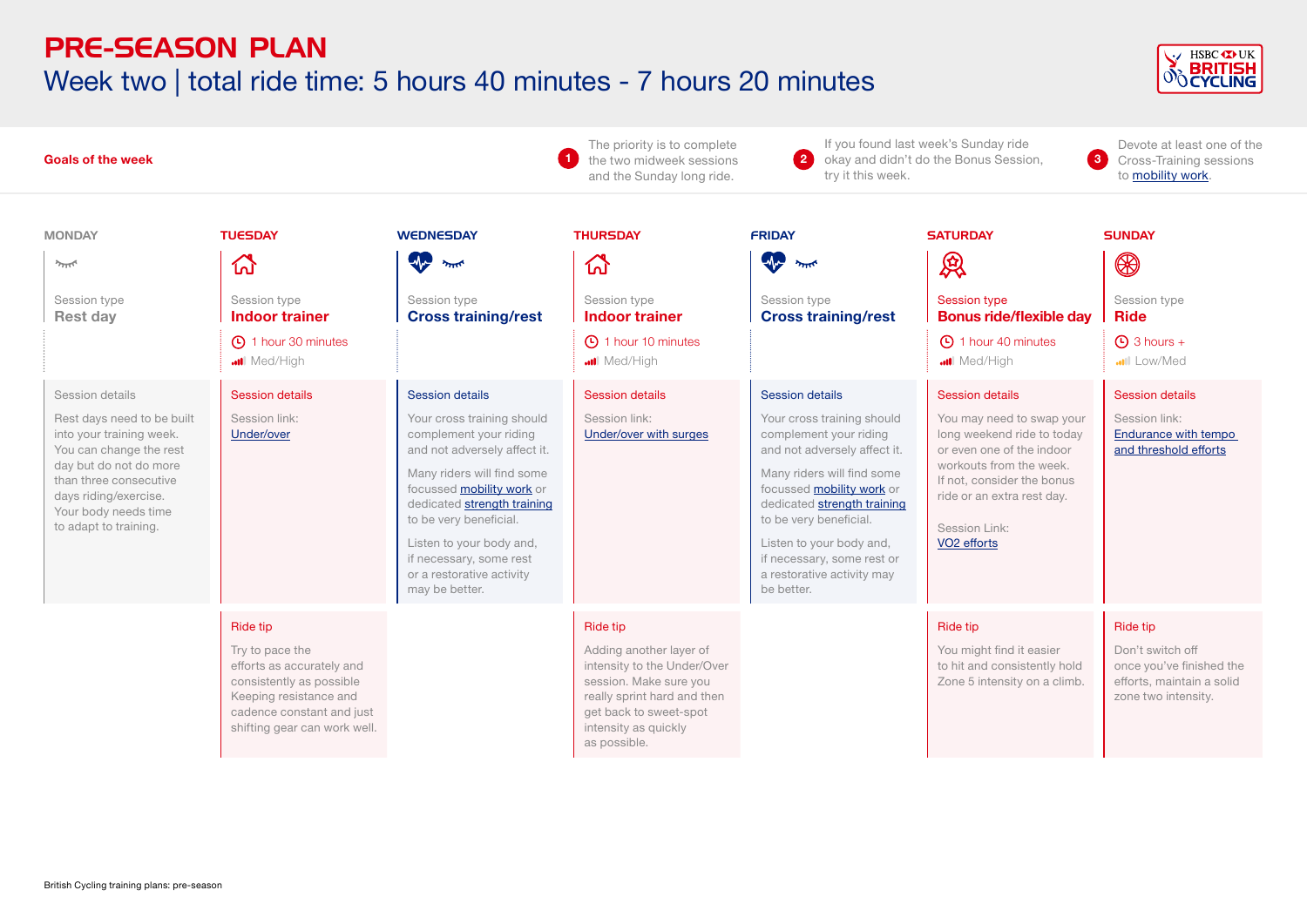#### PRE-SEASON PLAN Week three | total ride time: 5 hours 40 minutes - 7 hours 25 minutes



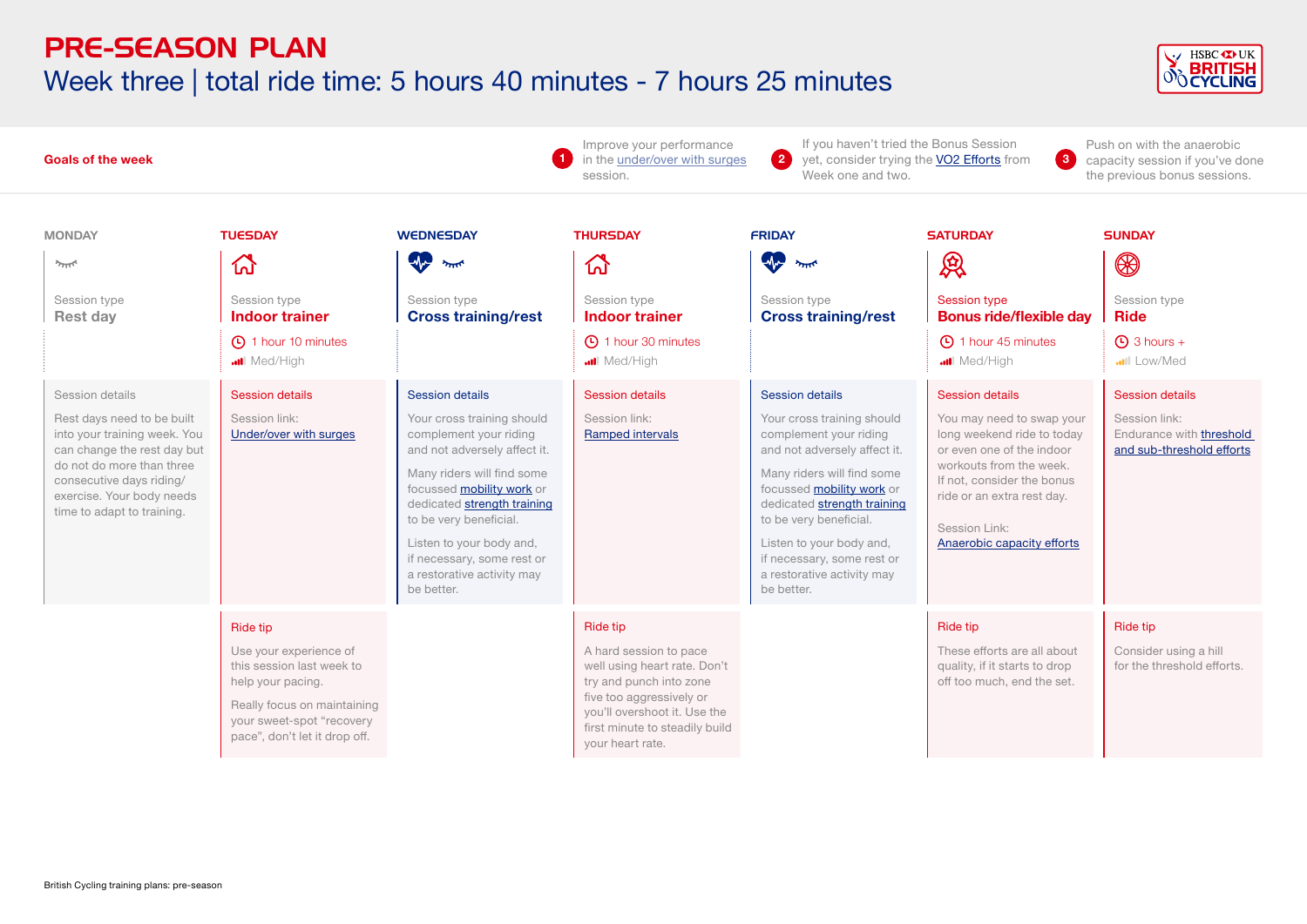### PRE-SEASON PLAN Week four | total ride time: 3 hours 55 minutes



| <b>Goals of the week</b>                                                                                                                                                                                                           |                                                                                                                                       |                                                                                                                                                                                                      | The main focus of this week is<br>Choose restorative cross training<br>$\left( 2\right)$<br>$\blacktriangleleft$<br>recovery, so avoid any unnecessary<br>options such as yoga, Pilates, swimming<br>stress on your body.<br>or focussed mobility work. |                                                                                                                                                                                                      |                                                                                                                                                                                    | Book yourself in<br>$\mathbf{3}$<br>for a massage.                                                                                                                                                                                      |
|------------------------------------------------------------------------------------------------------------------------------------------------------------------------------------------------------------------------------------|---------------------------------------------------------------------------------------------------------------------------------------|------------------------------------------------------------------------------------------------------------------------------------------------------------------------------------------------------|---------------------------------------------------------------------------------------------------------------------------------------------------------------------------------------------------------------------------------------------------------|------------------------------------------------------------------------------------------------------------------------------------------------------------------------------------------------------|------------------------------------------------------------------------------------------------------------------------------------------------------------------------------------|-----------------------------------------------------------------------------------------------------------------------------------------------------------------------------------------------------------------------------------------|
| <b>MONDAY</b>                                                                                                                                                                                                                      | <b>TUESDAY</b>                                                                                                                        | <b>WEDNESDAY</b><br><b>AP</b><br>يمللن                                                                                                                                                               | <b>THURSDAY</b>                                                                                                                                                                                                                                         | <b>FRIDAY</b><br>W                                                                                                                                                                                   | <b>SATURDAY</b><br>$2\pi$                                                                                                                                                          | <b>SUNDAY</b>                                                                                                                                                                                                                           |
| 7.77<br>Session type<br><b>Rest day</b>                                                                                                                                                                                            | ᢙ<br>Session type<br><b>Indoor trainer</b><br><b>4</b> 55 minutes<br><b>ull</b> Low                                                   | Session type<br><b>Cross training/rest</b>                                                                                                                                                           | 산<br>Session type<br><b>Indoor trainer</b><br><b>1</b> hour<br><b>ull</b> Low                                                                                                                                                                           | يتلللا<br>Session type<br><b>Cross training/rest</b>                                                                                                                                                 | Session type<br>Fexible day/rest                                                                                                                                                   | ❀<br>Session type<br><b>Ride</b><br>$\bigoplus$ 2 hours +<br>m  n/a                                                                                                                                                                     |
| Session details<br>Rest days need to be built<br>into your training week.<br>You can change the rest<br>day but do not do more<br>than three consecutive<br>days riding/exercise.<br>Your body needs time<br>to adapt to training. | <b>Session details</b><br>Session link:<br>Leg speed                                                                                  | <b>Session details</b><br>Don't undo the recovery<br>benefits of this week by<br>hitting the gym too hard.<br>Give yourself an extra rest<br>day, choose a restorative<br>activity or get a massage. | <b>Session details</b><br>Session link:<br>Spin out                                                                                                                                                                                                     | <b>Session details</b><br>Don't undo the recovery<br>benefits of this week by<br>hitting the gym too hard.<br>Give yourself an extra rest<br>day, choose a restorative<br>activity or get a massage. | Session details<br>You may need to swap<br>your long weekend ride<br>to today or even one of<br>the indoor workouts from<br>the week. If not, rest up<br>well for tomorrow's ride. | <b>Session details</b><br>Session link:<br>Free ride                                                                                                                                                                                    |
|                                                                                                                                                                                                                                    | <b>Ride tip</b><br>Keep the resistance<br>and gear low to maximise<br>your leg speed.<br>This is a great session<br>to do on rollers. |                                                                                                                                                                                                      | Ride tip<br>More high cadence work.<br>Really focus on leg speed,<br>keeping a still and relaxed<br>upper body and not<br>bouncing in the saddle.                                                                                                       |                                                                                                                                                                                                      |                                                                                                                                                                                    | Ride tip<br>This ride is about enjoying<br>yourself, forgetting about<br>training zones and just<br>cycling for the pleasure<br>of it. Explore some new<br>roads, head out with the<br>club or hit the trails on<br>your mountain bike. |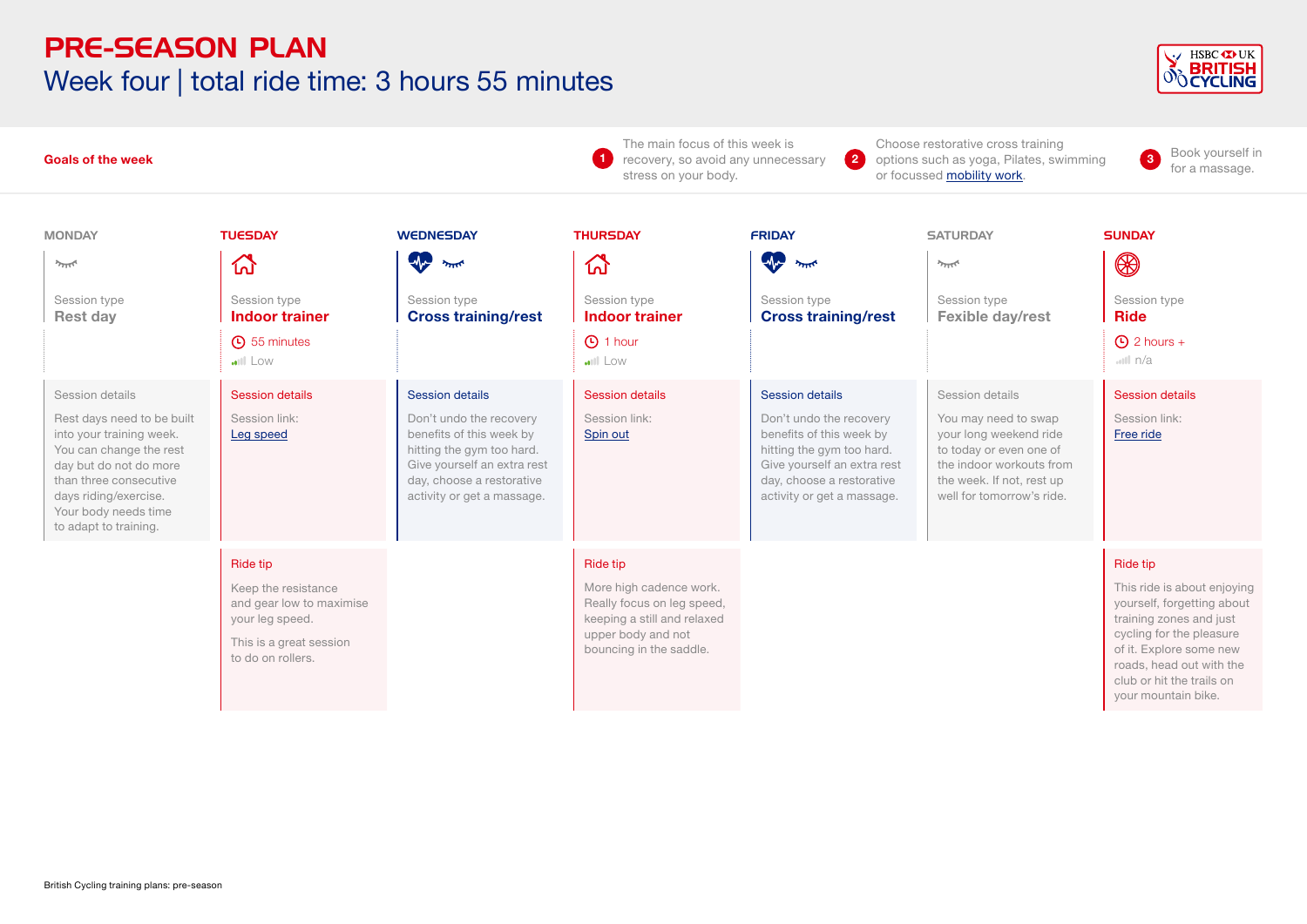### PRE-SEASON PLAN Week five | total ride time: 6 hours - 7 hours 45 minutes



| <b>Goals of the week</b> |                                                                                                                                                                                                                                    |                                                                                                                                 | Try to improve your ramped<br>intervals performance from<br>week three.                                                                                                                                                                                                                                                                  | See if there's a local club<br>$\bullet$<br>10-mile time trial you can<br>take part in.                                                                                                                                                                                                                                                                 | $\left( 3 \right)$                                                                                                                                                                                                                                                                                                                              | If you didn't manage the bonus session during<br>the first three weeks, try and work through<br>those workouts during this block.                                                                                                                    |                                                                                                  |
|--------------------------|------------------------------------------------------------------------------------------------------------------------------------------------------------------------------------------------------------------------------------|---------------------------------------------------------------------------------------------------------------------------------|------------------------------------------------------------------------------------------------------------------------------------------------------------------------------------------------------------------------------------------------------------------------------------------------------------------------------------------|---------------------------------------------------------------------------------------------------------------------------------------------------------------------------------------------------------------------------------------------------------------------------------------------------------------------------------------------------------|-------------------------------------------------------------------------------------------------------------------------------------------------------------------------------------------------------------------------------------------------------------------------------------------------------------------------------------------------|------------------------------------------------------------------------------------------------------------------------------------------------------------------------------------------------------------------------------------------------------|--------------------------------------------------------------------------------------------------|
|                          | <b>MONDAY</b>                                                                                                                                                                                                                      | <b>TUESDAY</b>                                                                                                                  | <b>WEDNESDAY</b>                                                                                                                                                                                                                                                                                                                         | <b>THURSDAY</b>                                                                                                                                                                                                                                                                                                                                         | <b>FRIDAY</b>                                                                                                                                                                                                                                                                                                                                   | <b>SATURDAY</b>                                                                                                                                                                                                                                      | <b>SUNDAY</b>                                                                                    |
|                          | يمللو                                                                                                                                                                                                                              | 岙                                                                                                                               | <b>W</b><br>يتللو                                                                                                                                                                                                                                                                                                                        | 杰                                                                                                                                                                                                                                                                                                                                                       | <b>A</b><br>يتنتز                                                                                                                                                                                                                                                                                                                               | 凤                                                                                                                                                                                                                                                    | $\circledR$                                                                                      |
|                          | Session type<br><b>Rest day</b>                                                                                                                                                                                                    | Session type<br><b>Indoor trainer</b><br>4 1 hour and 30 minutes                                                                | Session type<br><b>Cross training/rest</b>                                                                                                                                                                                                                                                                                               | Session type<br><b>Indoor trainer</b><br><b>4</b> 1 hour and 30 minutes                                                                                                                                                                                                                                                                                 | Session type<br><b>Cross training/rest</b>                                                                                                                                                                                                                                                                                                      | Session type<br><b>Bonus ride/flexible day</b><br><b>45 minutes</b>                                                                                                                                                                                  | Session type<br><b>Ride</b><br>$\bigoplus$ 3 hours +                                             |
|                          |                                                                                                                                                                                                                                    | Med/High                                                                                                                        |                                                                                                                                                                                                                                                                                                                                          | <b></b> Med/High                                                                                                                                                                                                                                                                                                                                        |                                                                                                                                                                                                                                                                                                                                                 | Med/High                                                                                                                                                                                                                                             | <b></b> Low/Med                                                                                  |
|                          | Session details<br>Rest days need to be built<br>into your training week.<br>You can change the rest<br>day but do not do more<br>than three consecutive<br>days riding/exercise.<br>Your body needs time<br>to adapt to training. | <b>Session details</b><br>Session link:<br>Ramped intervals                                                                     | <b>Session details</b><br>Your cross training should<br>complement your riding<br>and not adversely affect it.<br>Many riders will find some<br>focussed mobility work or<br>dedicated strength training<br>to be very beneficial.<br>Listen to your body and,<br>if necessary, some rest or<br>a restorative activity may<br>be better. | <b>Session details</b><br>Session link:<br><b>Ramped intervals</b><br>Option: 10-mile Time Trial<br>Many club time trials start<br>in April and May. These are<br>usually low key evening<br>events that, even if you ride<br>a road bike, are a great way<br>to get a quality workout and<br>monitor your progress. You<br>could opt for this instead. | <b>Session details</b><br>Your cross training should<br>complement your riding<br>and not adversely affect it.<br>Many riders will find some<br>focussed <b>mobility work</b> or<br>dedicated strength training<br>to be very beneficial.<br>Listen to your body and,<br>if necessary, some rest or<br>a restorative activity may<br>be better. | <b>Session details</b><br>You may need to swap your<br>long weekend ride to today<br>or even one of the indoor<br>workouts from the week.<br>If not, consider the bonus<br>ride or an extra rest day.<br>Session Link:<br>Anaerobic capacity efforts | <b>Session details</b><br>Session link:<br>Endurance with threshold<br>and sub-threshold efforts |
|                          |                                                                                                                                                                                                                                    | <b>Ride tip</b><br>Refer back to when you<br>did this session in week<br>three to help you judge<br>your pacing of the efforts. |                                                                                                                                                                                                                                                                                                                                          | Ride tip<br>Your last time doing<br>this session so make sure<br>you give the sprints 100%.                                                                                                                                                                                                                                                             |                                                                                                                                                                                                                                                                                                                                                 | <b>Ride tip</b><br>These efforts are all about<br>quality, if it starts to drop<br>off too much, end the set.                                                                                                                                        | Ride tip<br>Consider using a hill<br>for the Threshold efforts.                                  |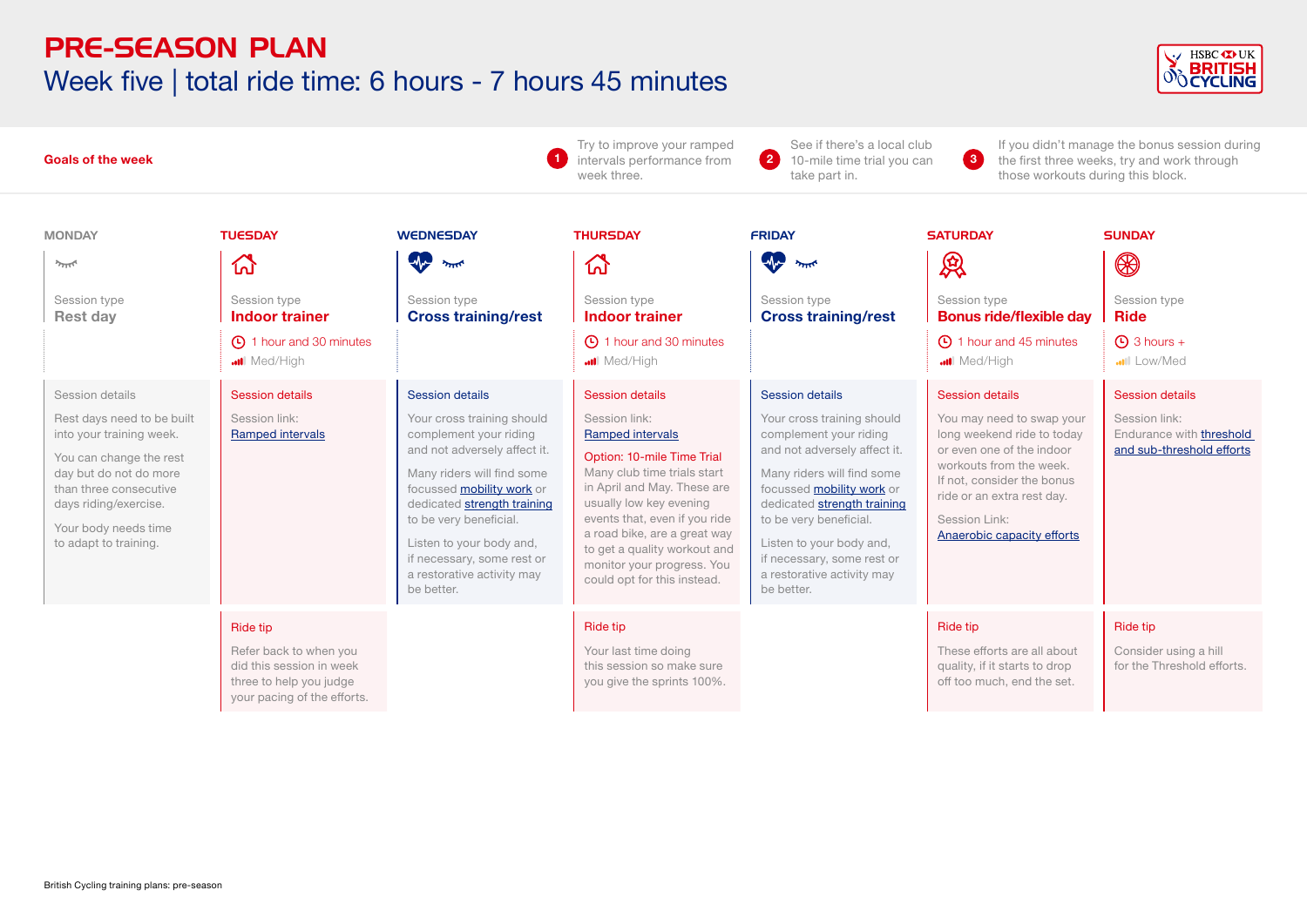#### PRE-SEASON PLAN Week six | total ride time: 6 hours 20 minutes - 7 hours 20 minutes



| $\blacksquare$<br><b>Goals of the week</b>                                                                                                                                                                                         |                                                                                                                          |                                                                                                                                                                                                                                                                                                                                                 | Have you done a Bonus Session<br>yet? If not, try one from Weeks 1-3.                                                                                                                                                                                                                                                                                                    | If you're doing a club 10-mile TT.<br>$\bullet$<br>$\bullet$<br>don't forget to do the <b>British Cycling</b><br>20-minute warm-up beforehand.                                                                                                                                                                                                 |                                                                                                                                                                                                                                                            | Don't forget to include some focussed<br>mobility work, even if it's just 5 minutes<br>each dav.                                                        |  |
|------------------------------------------------------------------------------------------------------------------------------------------------------------------------------------------------------------------------------------|--------------------------------------------------------------------------------------------------------------------------|-------------------------------------------------------------------------------------------------------------------------------------------------------------------------------------------------------------------------------------------------------------------------------------------------------------------------------------------------|--------------------------------------------------------------------------------------------------------------------------------------------------------------------------------------------------------------------------------------------------------------------------------------------------------------------------------------------------------------------------|------------------------------------------------------------------------------------------------------------------------------------------------------------------------------------------------------------------------------------------------------------------------------------------------------------------------------------------------|------------------------------------------------------------------------------------------------------------------------------------------------------------------------------------------------------------------------------------------------------------|---------------------------------------------------------------------------------------------------------------------------------------------------------|--|
| <b>MONDAY</b><br>$\gamma_{\rm TFT}$<br>Session type<br><b>Rest day</b>                                                                                                                                                             | <b>TUESDAY</b><br>伙<br>Session type<br><b>Indoor trainer</b><br>40 minutes                                               | <b>WEDNESDAY</b><br>$\sqrt{2}$<br>$\overline{\phantom{a}}$<br>Session type<br><b>Cross training/rest</b>                                                                                                                                                                                                                                        | <b>THURSDAY</b><br>깑<br>Session type<br><b>Indoor trainer</b><br>40 minutes                                                                                                                                                                                                                                                                                              | <b>FRIDAY</b><br>$\sqrt{2}$<br>يتلللا<br>Session type<br><b>Cross training/rest</b>                                                                                                                                                                                                                                                            | <b>SATURDAY</b><br>恩<br>Session type<br><b>Bonus ride/flexible day</b><br>45 minutes                                                                                                                                                                       | <b>SUNDAY</b><br>$\circledR$<br>Session type<br><b>Ride</b><br>$\bigoplus$ 3 hours +                                                                    |  |
| Session details<br>Rest days need to be built<br>into your training week.<br>You can change the rest<br>day but do not do more<br>than three consecutive<br>days riding/exercise.<br>Your body needs time<br>to adapt to training. | Med/High<br><b>Session details</b><br>Session link:<br><b>Intensity Slide</b>                                            | <b>Session details</b><br>Your cross training should<br>complement your riding<br>and not adversely affect it.<br>Many riders will find some<br>focussed <b>mobility work</b> or<br>dedicated strength training<br>to be very beneficial.<br>Listen to your body and,<br>if necessary, some rest or<br>a restorative activity may<br>be better. | <b></b> Med/High<br><b>Session details</b><br>Session link:<br><b>Intensity Slide</b><br>Option: 10-mile Time Trial<br>Many club time trials start<br>in April and May. These are<br>usually low key evening<br>events that, even if you ride<br>a road bike, are a great way<br>to get a quality workout and<br>monitor your progress. You<br>can opt for this instead. | <b>Session details</b><br>Your cross training should<br>complement your riding<br>and not adversely affect it.<br>Many riders will find some<br>focussed <b>mobility work</b> or<br>dedicated strength training<br>to be very beneficial<br>Listen to your body and, if<br>necessary, some rest or a<br>restorative activity may be<br>better. | Med/High<br><b>Session details</b><br>You may need to swap your<br>long weekend ride to today<br>or even one of the indoor<br>workouts from the week.<br>If not, consider the bonus<br>ride or an extra rest day.<br>Session Link:<br>One minute intervals | <b></b> III Low/Med<br><b>Session details</b><br>Session link:<br><b>Endurance with Tempo,</b><br><b>Threshold Criss-Cross</b><br>and Threshold Efforts |  |
|                                                                                                                                                                                                                                    | Ride tip<br>This is a tough session<br>but don't hold back on the<br>15-second efforts, make<br>sure you give them 100%. |                                                                                                                                                                                                                                                                                                                                                 | <b>Ride tip</b><br>Use Tuesday's session<br>to help your pacing.                                                                                                                                                                                                                                                                                                         |                                                                                                                                                                                                                                                                                                                                                | <b>Ride tip</b><br>Less volume but more<br>intensity. Start the minute<br>efforts at 100% and just<br>try and hold on, don't try<br>and pace them.                                                                                                         | Ride tip<br>Make sure you fuel<br>well as you'll need plenty<br>in the tank for the efforts<br>in the final hour.                                       |  |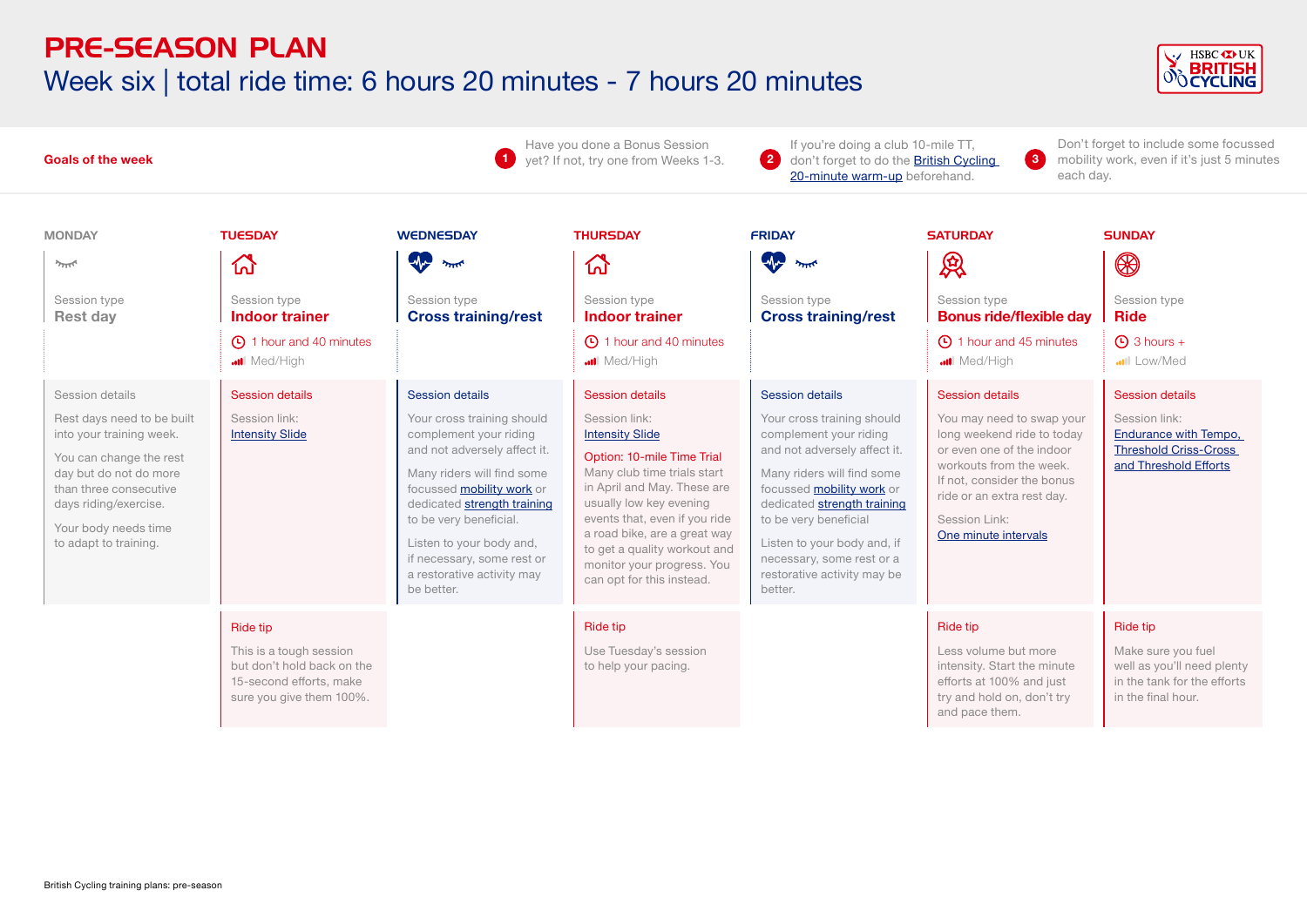### PRE-SEASON PLAN Week seven | total ride time: 6 hours 40 minutes - 7 hours 40 minutes



| <b>Goals of the week</b><br>-1                                                                                                                                                                                                   |                                                                                                                |                                                                                                                                                                                                                                                                                                                                          | Just two weeks to go until the end<br>of the plan, have you entered your<br>key events?                                                                                                                                                                                                                                                                                            | Take a look at our Discipline Specific<br>3<br>$\bullet$<br>Training Plans for a final sharpening<br>training block.                                                                                                                                                                                                                           |                                                                                                                                                                                                                                                            | As fatigue accumulates in this final<br>hard week, it's even more important<br>to keep on top of your mobility work.                                                        |  |
|----------------------------------------------------------------------------------------------------------------------------------------------------------------------------------------------------------------------------------|----------------------------------------------------------------------------------------------------------------|------------------------------------------------------------------------------------------------------------------------------------------------------------------------------------------------------------------------------------------------------------------------------------------------------------------------------------------|------------------------------------------------------------------------------------------------------------------------------------------------------------------------------------------------------------------------------------------------------------------------------------------------------------------------------------------------------------------------------------|------------------------------------------------------------------------------------------------------------------------------------------------------------------------------------------------------------------------------------------------------------------------------------------------------------------------------------------------|------------------------------------------------------------------------------------------------------------------------------------------------------------------------------------------------------------------------------------------------------------|-----------------------------------------------------------------------------------------------------------------------------------------------------------------------------|--|
| <b>MONDAY</b><br>يمللو<br>Session type<br><b>Rest day</b>                                                                                                                                                                        | <b>TUESDAY</b><br>砎<br>Session type<br><b>Indoor trainer</b><br>40 minutes                                     | <b>WEDNESDAY</b><br><b>The sure</b><br>Session type<br><b>Cross training/rest</b>                                                                                                                                                                                                                                                        | <b>THURSDAY</b><br>산<br>Session type<br><b>Indoor trainer</b><br><b>40</b> 1 hour and 40 minutes                                                                                                                                                                                                                                                                                   | <b>FRIDAY</b><br>me me<br>Session type<br><b>Cross training/rest</b>                                                                                                                                                                                                                                                                           | <b>SATURDAY</b><br>恩<br>Session type<br><b>Bonus ride/flexible day</b><br><b>1</b> hour                                                                                                                                                                    | <b>SUNDAY</b><br>$\circledR$<br>Session type<br><b>Ride</b><br>$\bigoplus$ 4 hours +                                                                                        |  |
| Session details<br>Rest days need to be built<br>into your training week. You<br>can change the rest day but<br>do not do more than three<br>consecutive days riding/<br>exercise. Your body needs<br>time to adapt to training. | <b></b> Med/High<br><b>Session details</b><br>Session link:<br><b>Intensity Slide</b>                          | Session details<br>Your cross training should<br>complement your riding<br>and not adversely affect it.<br>Many riders will find some<br>focussed <b>mobility work</b> or<br>dedicated strength training<br>to be very beneficial.<br>Listen to your body and,<br>if necessary, some rest or<br>a restorative activity may<br>be better. | <b></b> Med/High<br><b>Session details</b><br>Session link:<br><b>Pyramid Intervals 2</b><br>Option: 10-mile Time Trial<br>Many club time trials start<br>in April and May. These are<br>usually low key evening<br>events that, even if you ride<br>a road bike, are a great way<br>to get a quality workout and<br>monitor your pro-gress.<br>You could opt for this<br>instead. | <b>Session details</b><br>Your cross training should<br>complement your riding<br>and not adversely affect it.<br>Many riders will find some<br>focussed <b>mobility work</b> or<br>dedicated strength training<br>to be very beneficial<br>Listen to your body and, if<br>necessary, some rest or a<br>restorative activity may be<br>better. | Med/High<br><b>Session details</b><br>You may need to swap your<br>long weekend ride to today<br>or even one of the indoor<br>workouts from the week.<br>If not, consider the Bonus<br>Ride or an extra rest day.<br>Session Link:<br><b>Russian Steps</b> | Low/Med<br><b>Session details</b><br>Session link:<br>Endurance with Tempo,<br><b>Threshold Criss-Cross,</b><br><b>Threshold Efforts and</b><br><b>Sprints</b>              |  |
|                                                                                                                                                                                                                                  | <b>Ride tip</b><br>Final time doing this<br>session, really aim for<br>consistency in the 5-minute<br>efforts. |                                                                                                                                                                                                                                                                                                                                          | <b>Ride tip</b><br>Use Tuesday's session<br>to help your pacing.                                                                                                                                                                                                                                                                                                                   |                                                                                                                                                                                                                                                                                                                                                | Ride tip<br>If your legs are feeling tired<br>or you're worried about<br>tomorrow's ride, back the<br>resistance/gearing right off<br>and focus on leg speed.                                                                                              | Ride tip<br>Adding an extra hour and<br>sprints to last week's ride,<br>this is a tough one. Get a<br>group together to add a<br>bit of competitive edge to<br>the sprints. |  |